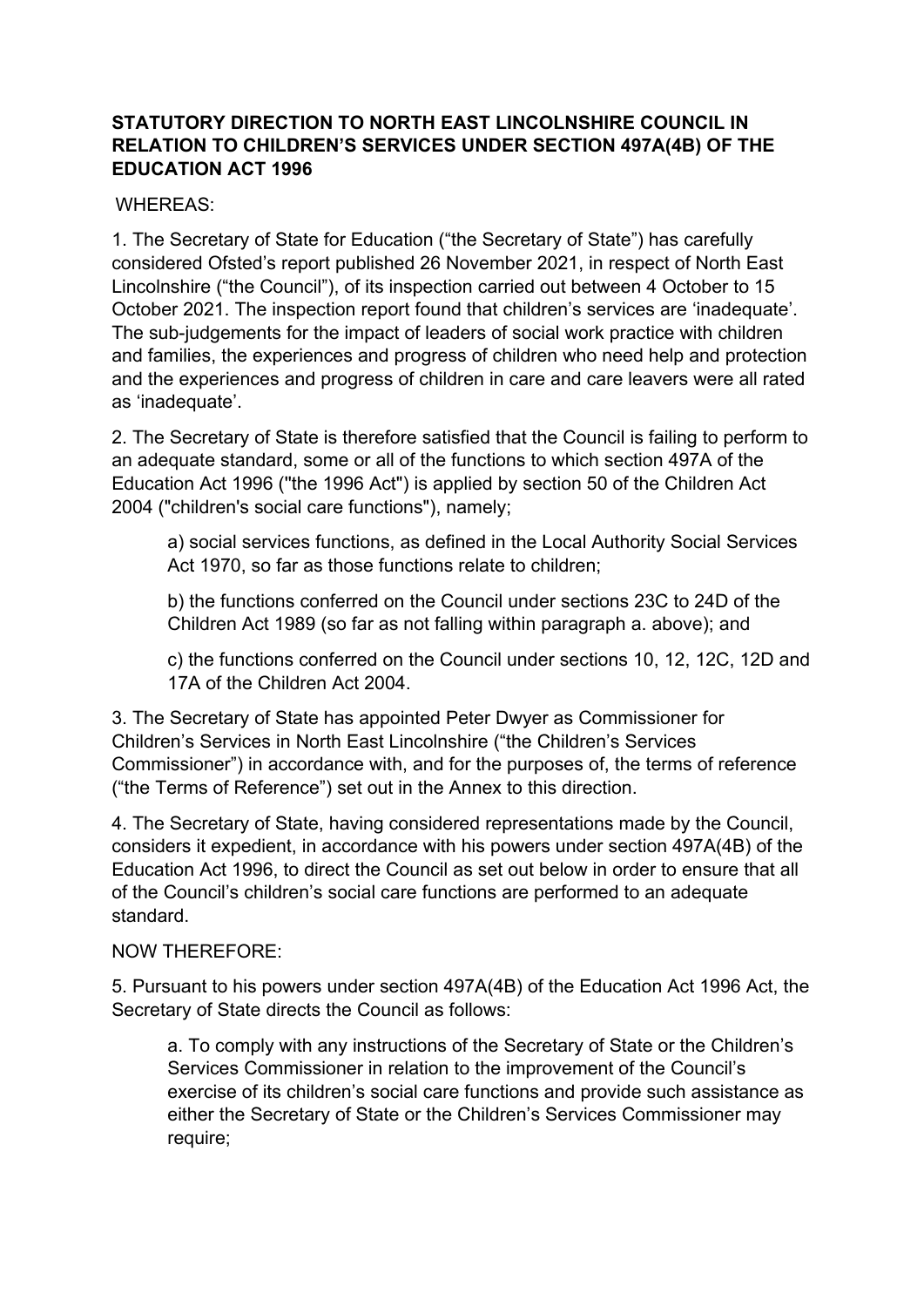b. To co-operate with the Children's Services Commissioner, including on request allowing the Commissioner at all reasonable times access:

- i. to any premises of the Council;
- ii. to any document of, or relating to, the Council; and
- iii. to any employee or member of the Council,

which appears to them to be necessary for achieving the purposes of, and carrying out the responsibilities set out in, the Terms of Reference.

c. To provide the Children's Services Commissioner with such amenities, services and administrative support as they may reasonably require from time to time for the carrying out of their responsibilities in accordance with the Terms of Reference, including:

- i. providing officers' time or support;
- ii. providing office space, meeting rooms or computer facilities;

d. To co-operate with a Children's Services Commissioner-led review as to whether the most effective way of securing and sustaining improvement in North East Lincolnshire is to remove the control of children's social care services from the Council for a period of time.

6. This direction will remain in force until it is revoked by the Secretary of State.

Signed on behalf of the Secretary of State for Education,

Birdan Gogin

Carolan Goggin

A Senior Civil Servant in the Department for Education

Dated: 9 December 2021